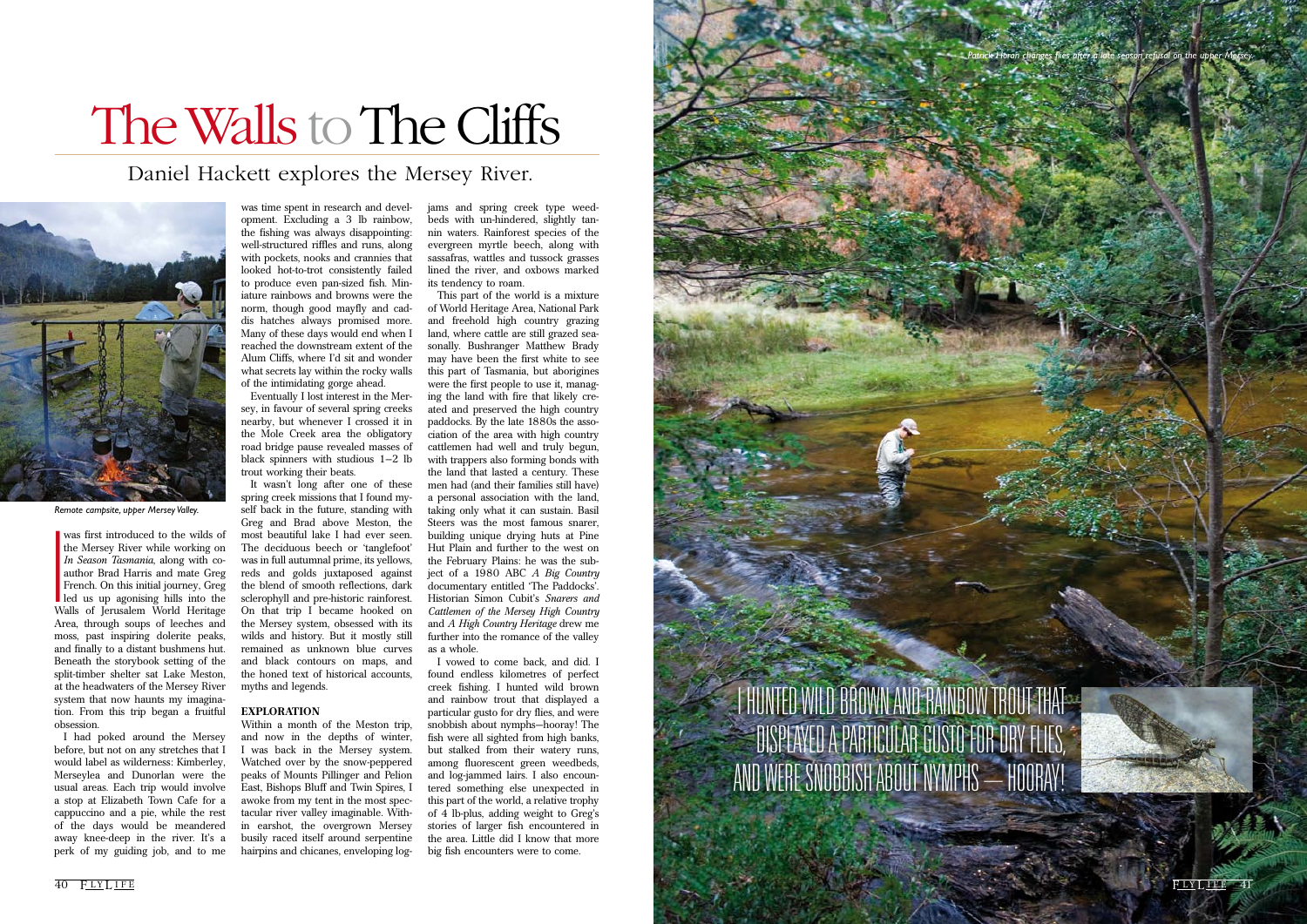digit sizes. But I knew what it was. I just wouldn't believe it—a massive brown trout. Greg raced over and shook his head, and I looked at my completely undergunned 7-foot cane rod. Nonetheless, from a position hidden by a massive boulder, I tied on a single nymph to help avoid drag in the tail-out. I went without an indicator the only thing that differentiates Aussies from Kiwis, I remarked at the time, I learnt a lot on that day the trophy

an anxious joke to calm the nerves. The first couple of casts landed to the left side of the trout and resulted in nothing, so I tried for the right most trout show a preference to feed on one side of their body or the other. The ploy worked, and on the second right-side cast the trout turned and nailed the nymph. Putting the wood to the trout from the word go kept it on a tight rein, leaving it thrashing on the surface while I made ground on bringing it down to me, but soon the hook pulled from the heavy kype and the fly flew back at me. I was devastated, but when the fish cruised down next to us, turned and hovered, I felt a mixture of awe and further inspiration for the fishing possibilities of the Mersey. That night, camped besides the timeless scree of the river, we celebrated hard... probably too hard, resulting in some missing hours the next day as March flies feasted on my hung-over carcass.

#### **TECHNIQUES**

got away. Greg loves catching fish, and is never too precious to hang a nymph under a dry, which I admit I can be. In the skinny riffles he outfished me easily, with small rainbows hitting the nymph half the time, and his buoyant orange Carrot Fly on the top the other half. Meanwhile, my conservative single dry was effective in the runs, but wasn't raising the fish it should have been. By the end of the season I had learnt enough to know that a nymph is essential to catch a good number of rainbows in the shallow, very fast riffles, but a two-fly rig consisting of the orange Carrot Fly (which the rainbows would take) and



the Fastwater Dun on the point was perhaps the best all-round rig for the bumpy water, while a Glister Tag and an unweighted Ostrich Herl nymph was ideal for the slower stuff.

#### **OTHER HATCHES**

I have mentioned the terrestrial fishing through summer, and the spring mayfly hatches, but the Mersey has more. For a period of two or three weeks, during the peak of summer temperatures, the sections of heavier pocket waters within the gorges featured hatches of giant black and red stoneflies—think salmonflies in *A River Runs Through It*, or stoneflies in *The Hatch*. These are special, pre-historic insects. Huge nymphs ran up the semi-submerged boulders where they broke free from their nymphal skins.

I started fishing in a crass fashion—big black and red Chernobyl Ants matched the colour scheme and size perfectly, and trout, in particular rainbows of a pound, would rocket up through metre-deep pockets and smash the fly, often three or four

#### **FINNERS**

#### By October I was fishing the Mersey

flat-out, from the Alum Cliffs through Mole Creek, all the way to Lake Parangana, and further upstream past Lake Rowallan. I started with the obvious, friendly-looking water—what I thought would be stereotypical river fishing amongst perfectly structured pocket waters and gliding runs.

During this first trip to the Mole Creek area, I found mayflies racing up semi-submerged rocks where they hatched into duns. From next to these peaking rocks I clumsily spooked 1–2 lb brown trout. This was to be my first key lesson on the river—fish the shallows. It became obvious that from October to mid-December, the main source of food was the black spinner mayfly *Nousia*, which in this habitat was a crawl-out hatcher by preference. As the insects crawled up the semisubmerged rocks to hatch, the larger fish would move in accordingly, often finning around with their tails and dorsal fins exposed in mere inches of water while hunting moving nymphs and drifting duns. The presence of clouds of caddis along the river edges added to the shallow water fish-fodder, compelling me further to fish the skinny water. Good success followed on Shaving Brush flies, Bruce Gibson emergers and the like, but a deerhair fly I christened the Fastwater Dun won hands down—this was to become one of my staple flies throughout the year.

As summer approached, terrestrial activity was the next highlight. Blacktailed, red-coloured scarab beetles were everywhere, along with medium sized black cicadas, soldier (tea-tree) beetles, cinnamon jassids and gum beetles. Every eucalypt in the valley seemed to be in flower, along with

tea-tree and native waratah. The trout quickly turned to these land-based insects as their predominant food source, which continued right through to the end of the season.

As the terrestrial fishing improved, I began venturing deeper into wilder country, among gorges like the Alum Cliffs, Standard Hill, and the awesome looking stretch of river upstream of Croesus Cave State Reserve (which features public camping areas). Getting in and out of some of these mini-canyons was a real challenge, normally consisting of an hour or two of commando-course scrub-bashing when heading in, and equally when heading out.

The river among these places consists of wide sections, with enough room for two anglers to fish side by side. Huge glacial conglomerate rocks

are deposited throughout these gorges, creating serious pocket water, requiring reliable rock hopping skills from the angler. As a Gen XY fly fisher, I never thought I would use a wading staff, but I was converted as this enabled me to glide across the pocket water at speed, fishing 'rough and ready' in search of something that began to feature more and more—trophy trout.

Tasmania is no New Zealand, and our rivers rarely hold fish over 4 lb—

instead, they are full of fish from 0.5 lb to 3 lb that are easily sight-fished and will take a dry fly from September until season's end in late April. The Mersey generally complied with this description—small fish, perhaps even small by Tasmania's standards, with 12-inch browns in the glides, and scrappy rainbows and browns in the fast water.

That said, the Mersey does differ further from most Tasmanian rivers. On dedicated occasions when I searched long stretches of water hard and fast, covering at least 4 kilometres or so, I would more often than not find a solid fish of 5 lb or better. These were fish with huge shoulders and short bodies, and intimidating to see after polaroiding 10-inchers all day. Greg and I and a couple of other mates managed to find eight or ten major fish, from 4 lb up to—wait for it—well into double figures. None were landed, such were the challenges.



#### **THE TROPHY**

*The fish* (as it became known among my friends) was the biggest fish I had ever seen. Well into an afternoon, after five or so hours of gorge-hopping with Greg, I polaroided a huge, black tapered shape positioned smack in the middle of an open, gravelly tail-out. "It must be a blackfish," I reacted, but that didn't make sense—"Perhaps a giant native crayfish," I thought, with these known to grow up to double

### The Walls to The Cliffs*. . . continued*

## ...the sections of heavier pocket waters WITHIN THE GORGES FEATURED HATCHES OF giant black and red stoneflies...



*A better-than-average Mersey brown.*

*Fishing an outside run on the Mersey, not far from Lake Rowallan.*